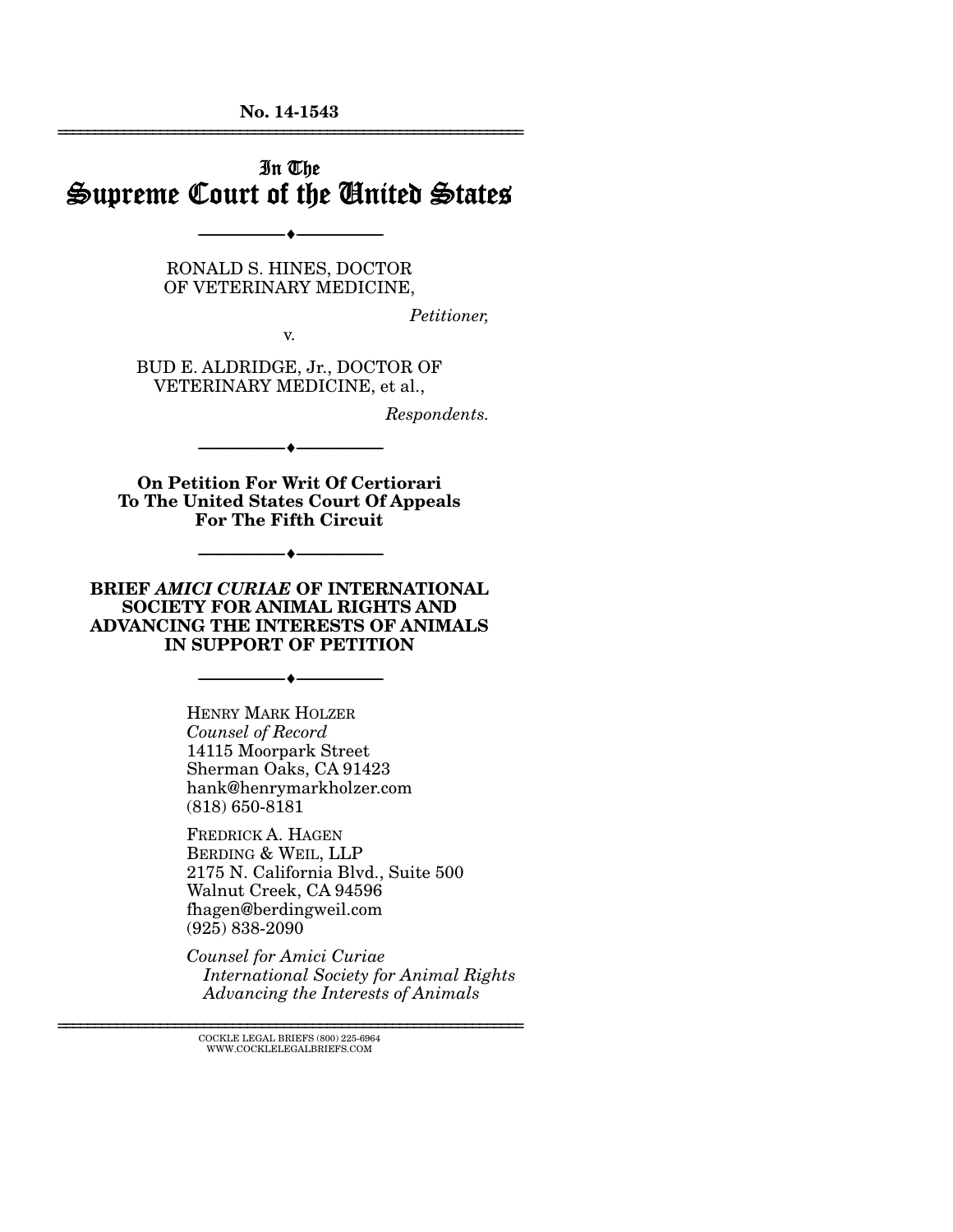# TABLE OF CONTENTS

# Page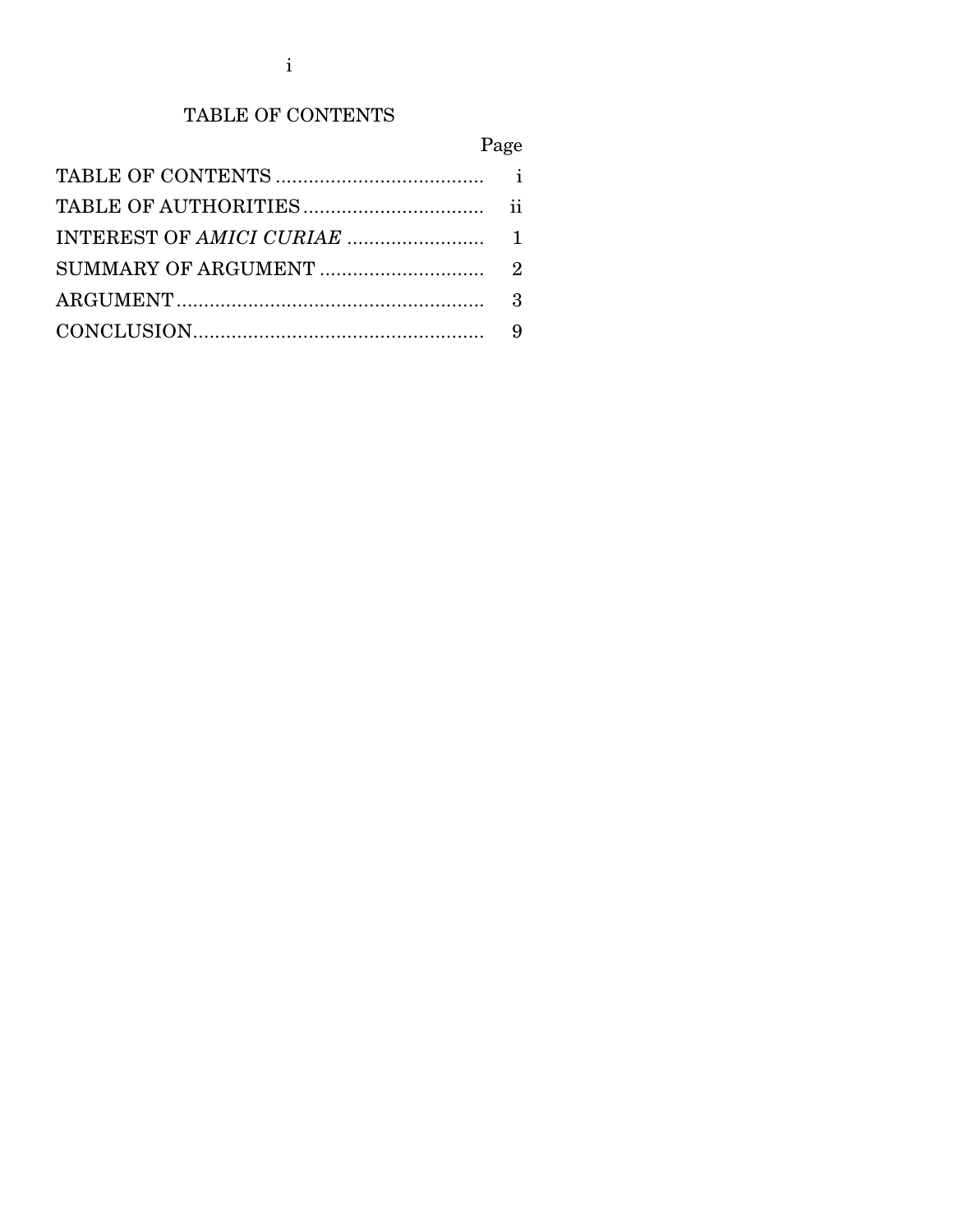## TABLE OF AUTHORITIES

## Page

### FEDERAL CASES

| Barnes v. Glen Theatre, Inc., 501 U.S. 560                                                  |
|---------------------------------------------------------------------------------------------|
| Chaplinsky v. New Hampshire, 315 U.S. 568                                                   |
| Church of the Lukumi Babalu Aye, Inc. v. City<br>of Hialeah, Florida, 508 U.S. 520 (1993) 2 |
| City of Cleburne v. Cleburne Living Ctr., Inc.,                                             |
| Hines v. Alldredge, et al., 783 F.3d 197 (2015) 8                                           |
| Jones v. Beame, 380 N.E.2d 277 (New York                                                    |
| Jones v. Butz, 374 F.Supp. 1284 (S.D.N.Y. 1974) 2                                           |
| Lorillard Tobacco Co. v. Reilly, 533 U.S. 525                                               |
| Pacific Gas & Elec. Co. v. Public Utilities                                                 |
| R.A.V. v. City of St. Paul, 505 U.S. 377 (1992) 6                                           |
| Turner Broad. Sys., Inc. v. F.C.C., 512 U.S. 622                                            |
| United States v. Stevens, 559 U.S. 460 (2010)2, 6                                           |

STATE CASE

| O'Sullivan v. City of San Diego, No. D047382, |  |                                         |  |  |
|-----------------------------------------------|--|-----------------------------------------|--|--|
|                                               |  | 2007 WL 2570783 (Cal. Ct. App. Sept. 7, |  |  |
|                                               |  |                                         |  |  |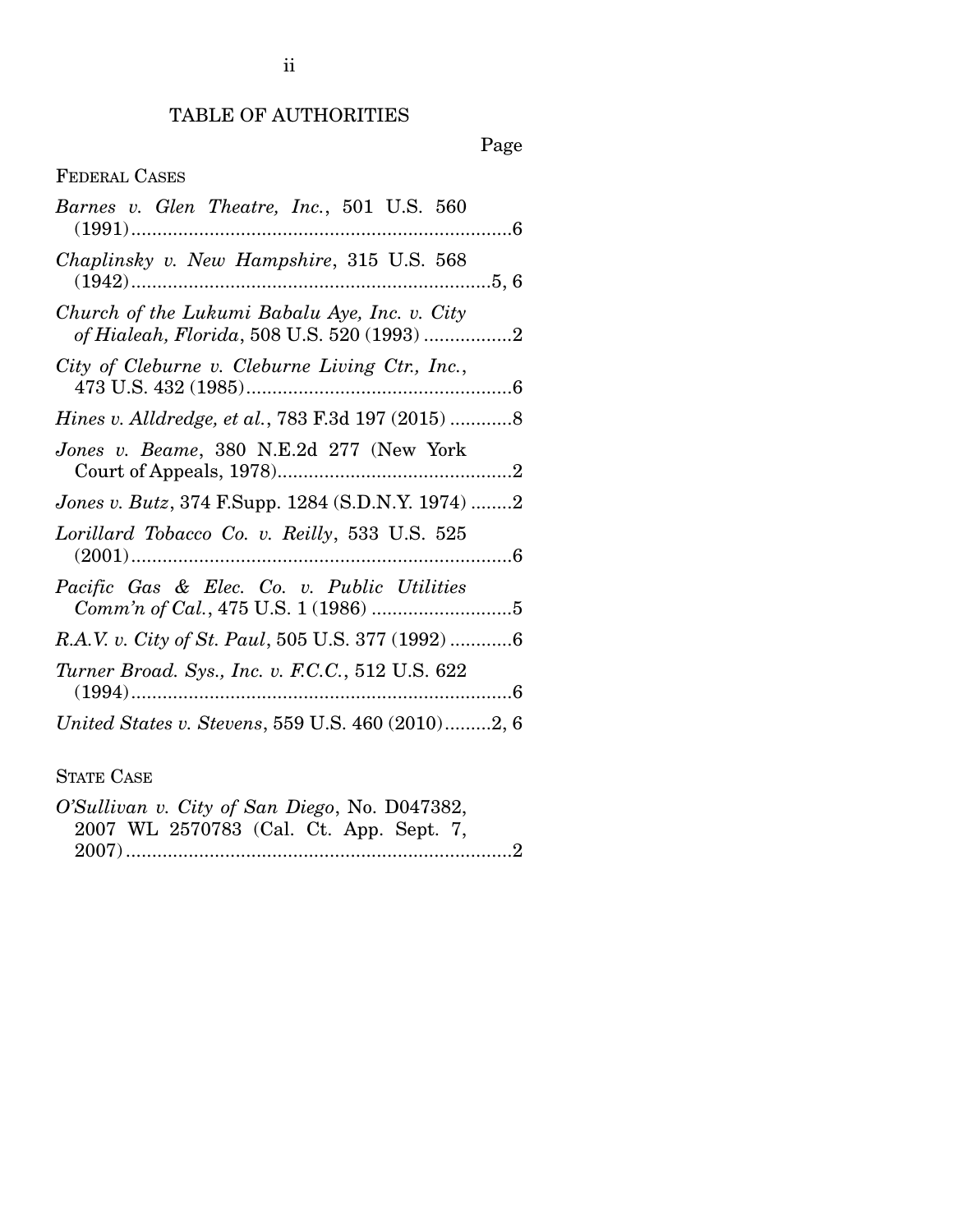### TABLE OF AUTHORITIES – Continued

iii

Page

CONSTITUTIONAL PROVISIONS

| First Amendment to the Constitution of the      |
|-------------------------------------------------|
| Tenth Amendment to the Constitution of the      |
| <b>STATITE</b>                                  |
|                                                 |
| RULES OF THE SUPREME COURT OF THE UNITED STATES |
|                                                 |
|                                                 |

OTHER AUTHORITIES

| http://isaronline.org/programs/animal-rights-<br>education/some-thoughts-on-the-rights-of-<br>animals (Last visited July 23, 2015)4        |
|--------------------------------------------------------------------------------------------------------------------------------------------|
| https://www.guidestar.org/nonprofit-directory/<br>environment-animals/animal-protection-<br>welfare-services/1.aspx (Last visited July 23, |
| http://www.animalstodayradio.com/listen-to-<br>animals-today-radio (Last visited July 23,                                                  |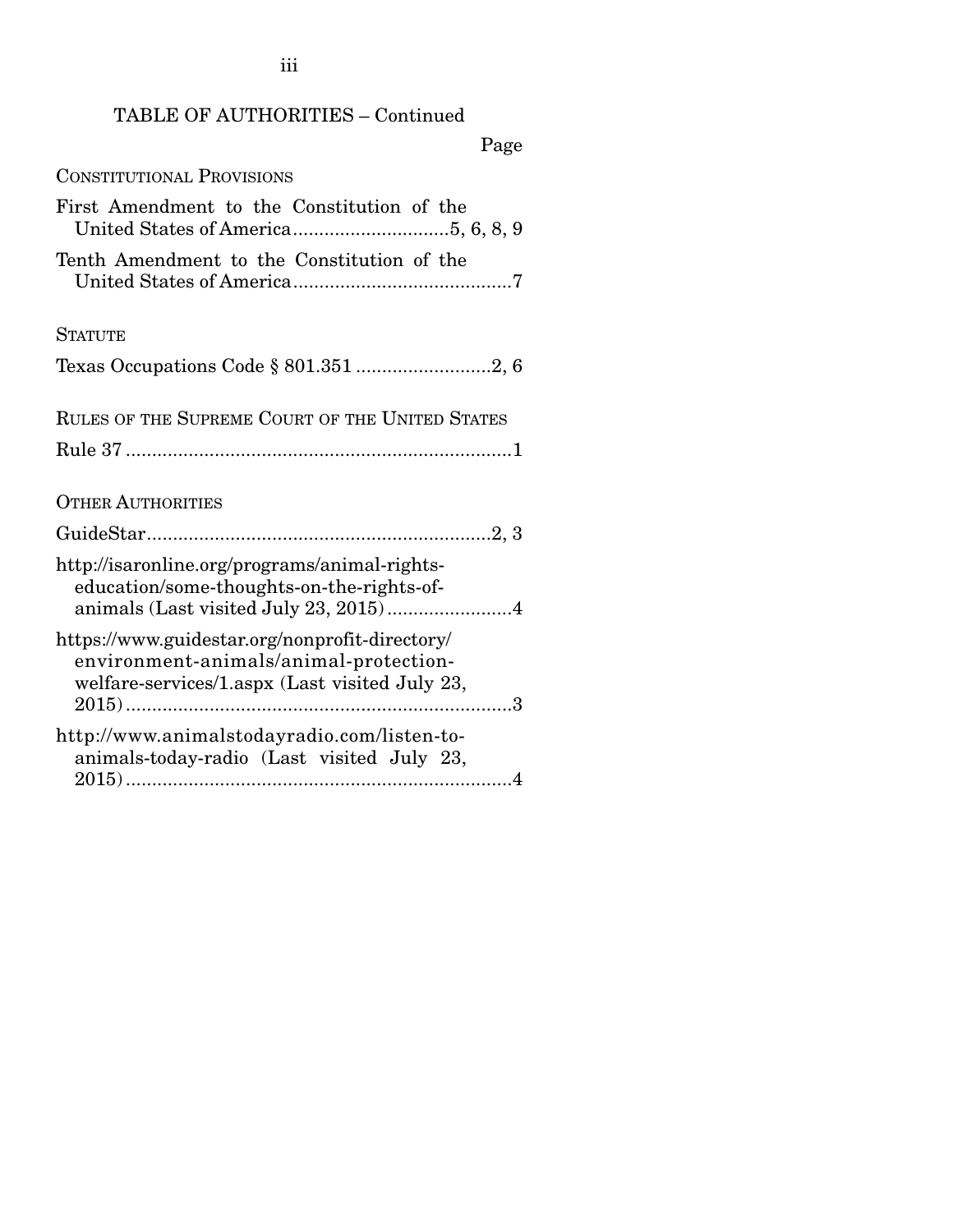### **INTEREST OF THE** *AMICI CURIAE*<sup>1</sup>

 International Society for Animal Rights ("ISAR") founded in 1959, is a corporation created under the Not-for-Profit law of the District of Columbia and is a 501(c)(3) federal tax exempt corporation.

 ISAR's chartered purposes include, but are not limited to, promoting "protection of animals from all forms of cruelty and suffering inflicted upon them for the demands of science, profit, sport or from neglect or indifference to their welfare or from any other cause."

 In furtherance of that goal, through the support of thousands of individuals and organizations in the United States and around the world, ISAR engages in extensive public education, including the creation and dissemination of monographs and other material dealing with animal rights.

<sup>&</sup>lt;sup>1</sup> Pursuant to Rule 37 of the Rules of the Supreme Court of the United States, no counsel for any party authored this brief in whole or in part. No person or entity other than the *amici curiae* International Society for Animal Rights made a monetary contribution to the preparation or submission of the brief, and all expenses thereof will be paid by International Society for Animal Rights. The law firm of Berding & Weil's *pro bono* representation of the *amici curiae* consisted of contributing the time of associate lawyer Fredrick A. Hagen. Counsel of record for all parties were timely notified at least ten days prior to filing this brief, and have consented to its filing. Letters of consent have been filed with the Clerk of the Court.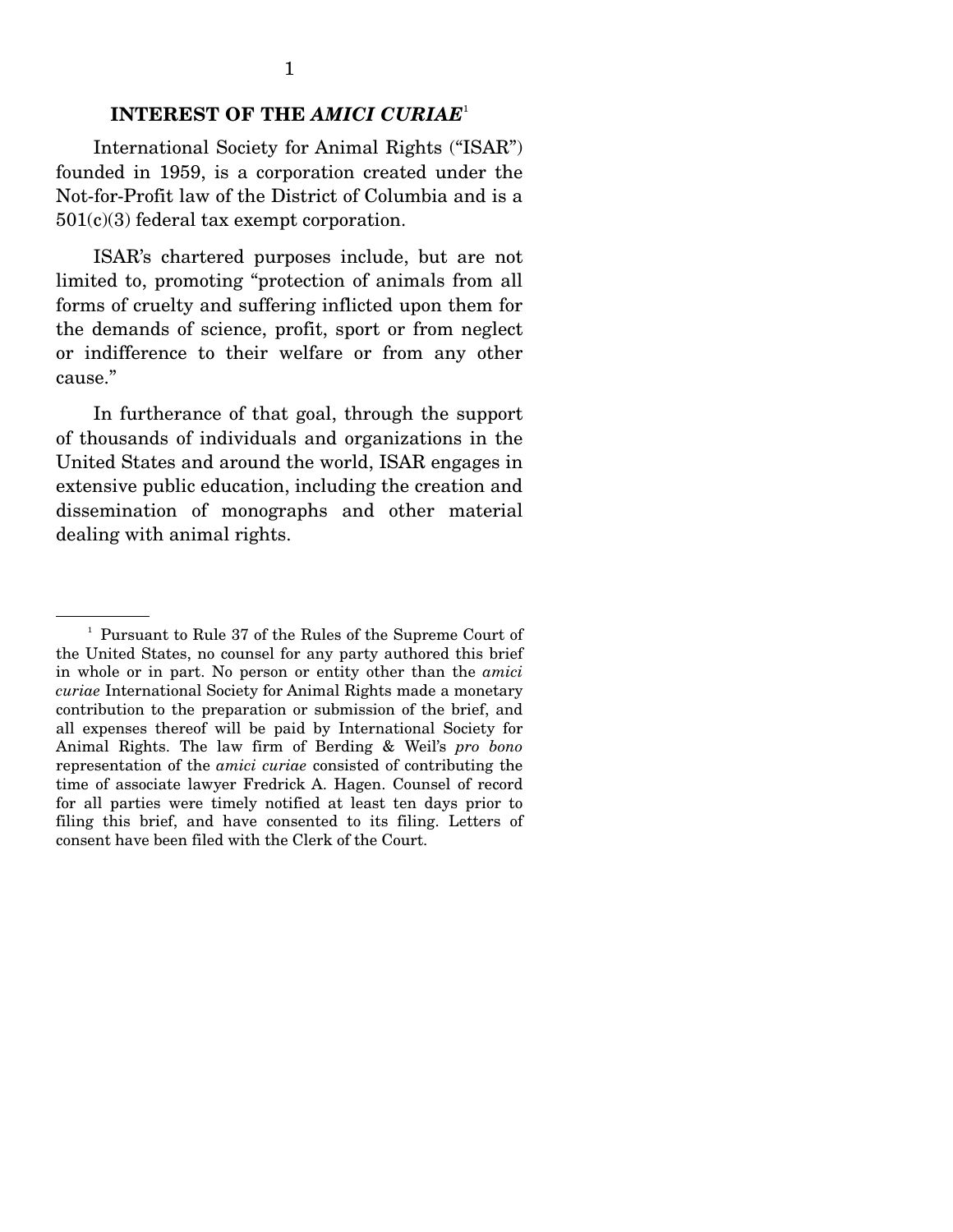The first federal and state court opinions to use the term "animal rights" were in cases initiated by ISAR, *see Jones v. Butz*, 374 F.Supp. 1284 (S.D.N.Y. 1974, three-judge court) and, *Jones v. Beame*, 380 N.E.2d 277 (N.Y. 1978). ISAR has submitted *amici curiae* briefs in this Court. *See Church of the Lukumi Babalu Aye, Inc. v. City of Hialeah, Florida*, 508 U.S. 520 (1993); *United States v. Stevens*, 559 U.S. 460 (2010); and other courts (*see O'Sullivan v. City of San Diego*, No. D047382, 2007 WL 2570783 (Cal. Ct. App. Sept. 7, 2007).)

 Advancing the Interests of Animals ("AIA") is a Not-for-Profit 501(c)(3) organization chartered under the laws of California. Among its activities is production and broadcast of "Animals Today Radio."

#### **SUMMARY OF ARGUMENT**

--------------------------------- ---------------------------------

The Texas statute<sup>2</sup> at the core of this case greatly impacts on the First Amendment right of the *amici curiae* and others who share their mission because of the incalculable amount of pure informational speech disseminated throughout the United States and around the world by International Society for Animal Rights and AIA specifically and the animal rights/ welfare movement in particular.

--------------------------------- ---------------------------------

<sup>2</sup> Texas Occupations Code, § 801.351 (Reproduced in Petitioner's Appendix at page 35).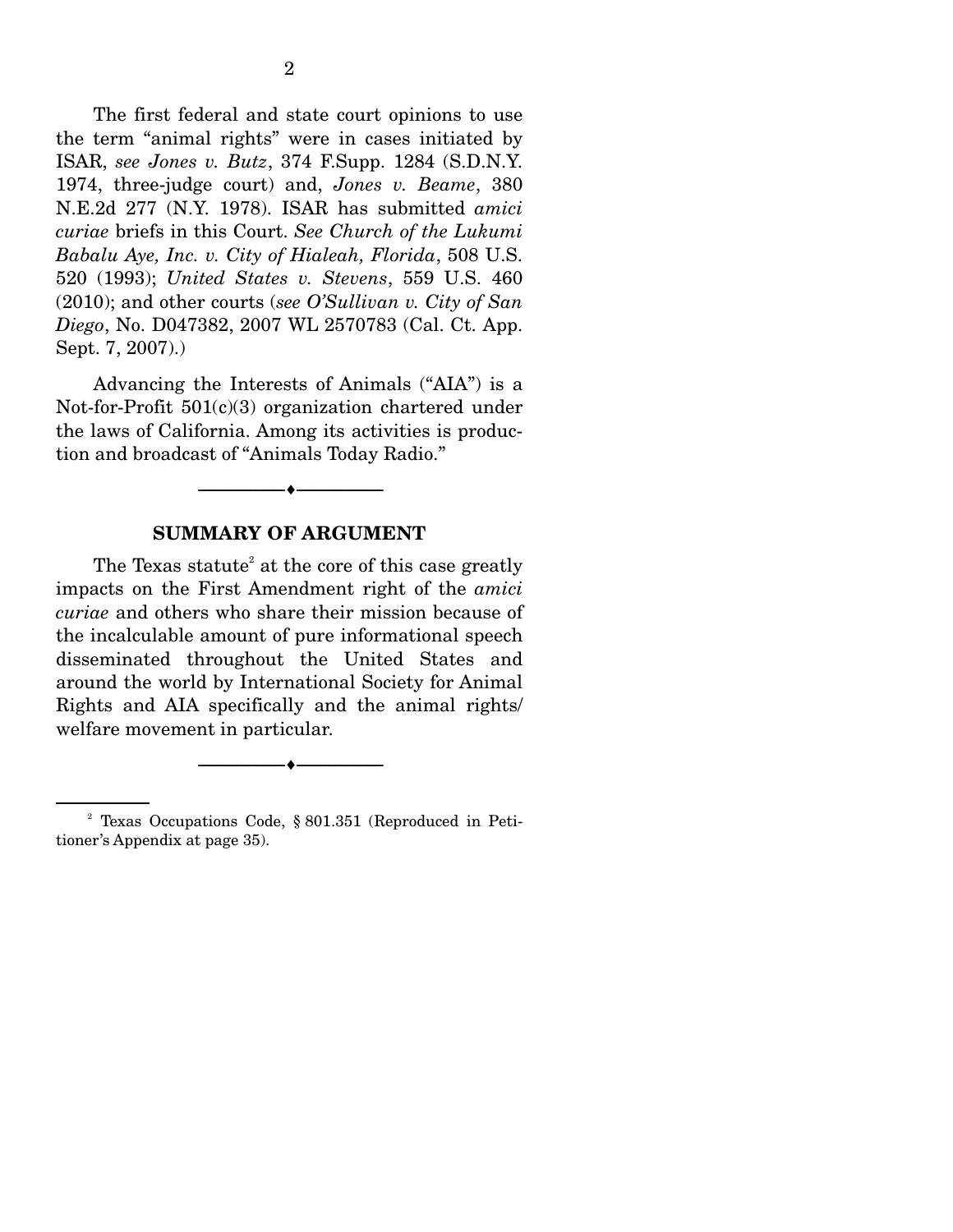#### **ARGUMENT**

 According to GuideStar, the gold standard of comprehensive information about charities and nonprofits in the United States, there are estimated to be approximately 23,000 domestic organizations directly or indirectly concerned with the rights/ welfare of animals.<sup>3</sup> Like ISAR and AIA, countless numbers of these organizations<sup>4</sup> utilize pure speech to communicate educational public policy information promoting animal rights/welfare. Indeed, substantial amounts of such organizations' budgets, like ISAR's, are spent on making and supporting various forms of speech.<sup>5</sup> Examples of that speech abound: Newsletters, interviews, billboards, observances, seminars, blogs, websites, speeches, courses, articles, reports, memoranda, radio shows, and public service announcements.

 Over the last several decades the legal specialty of animal rights law has burgeoned. As Counsel of

<sup>3</sup> https://www.guidestar.org/nonprofit-directory/environmentanimals/animal-protection-welfare-services/1.aspx (Last visited July 23, 2015).

<sup>&</sup>lt;sup>4</sup> As the GuideStar database shows, American animal rights/ welfare organizations range from the largest such as Humane Society of the United States and American Society for the Prevention of Cruelty to Animals, to small "Mom-and-Pop" groups that spend their own money to foster adoptable companion animals who lack homes.

<sup>5</sup> ISAR's 2013 and 2014 program expenses were approximately \$300,000 for each year.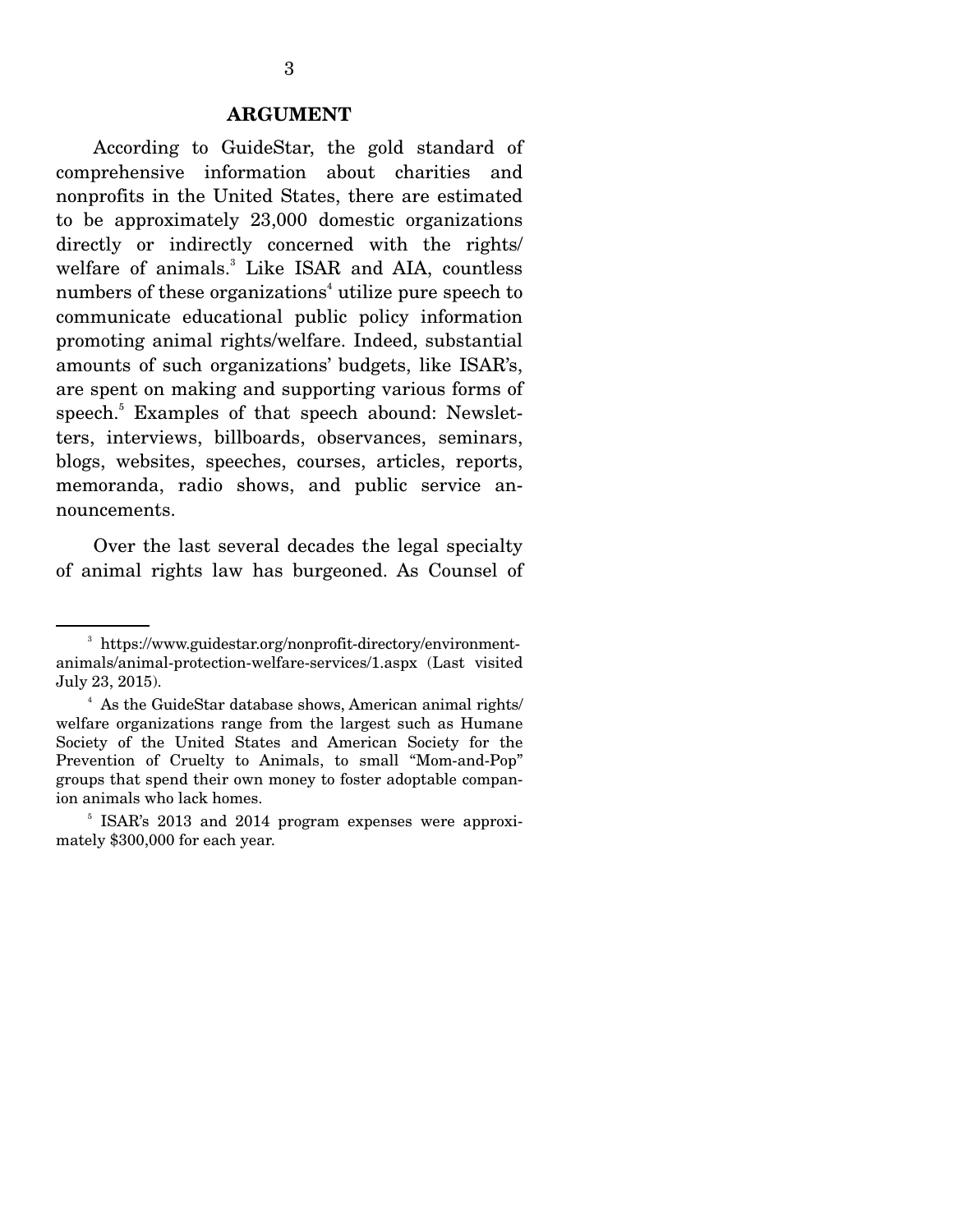Record, Professor Emeritus Henry Mark Holzer, has written,

[a]lthough the modern animal rights movement is no more than twenty years old, the efforts of its leaders have already produced important gains: philosophical symposia on animal rights are being held around the world; courses on animal rights are being offered in colleges and law schools; more and more books and articles on animal rights are being published every month; advocates of animal rights are in great demand as lecturers; the rights of animals are increasingly being asserted in courts.<sup>6</sup>

 The information disseminated through pure speech to diverse domestic and international recipients has included every imaginable subject, from abattoirs to zoos. No less than 111 animal rights/ welfare topics have been explored in the last six years by just one weekly on-air and Internet streaming show, Animals Today Radio, a project of Advancing the Interests of Animals.<sup>7</sup>

It is beyond question that ISAR, AIA, and similar organizations are broadly and consistently exercising

<sup>&</sup>lt;sup>6</sup> "Some Thoughts on the Rights of Animals": http://isaronline. org/programs/animal-rights-education/some-thoughts-on-the-rightsof-animals (Last visited July 23, 2015).

<sup>7</sup> http://www.animalstodayradio.com/listen-to-animals-todayradio (Last visited July 23, 2015).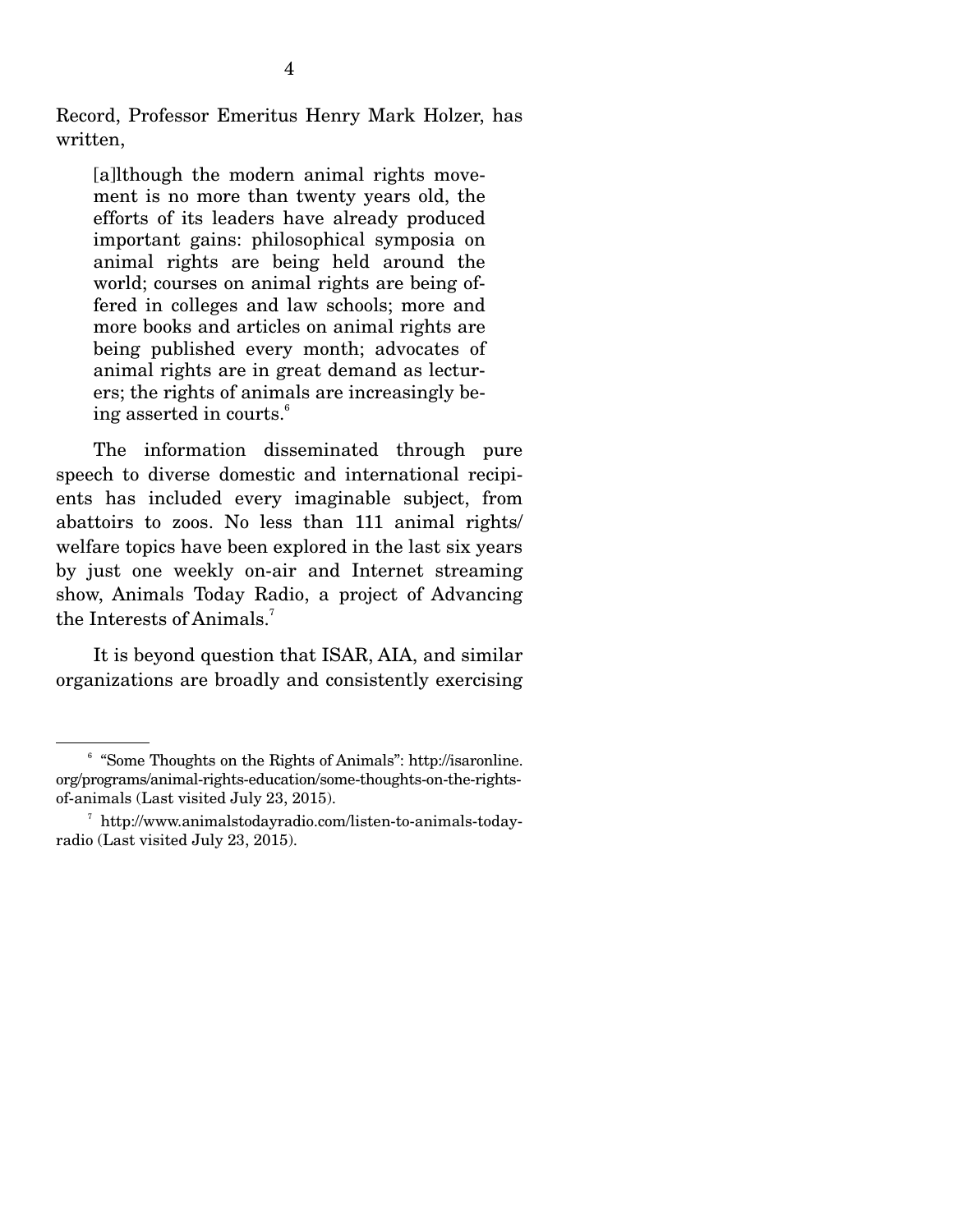their First Amendment inalienable right of free speech to advance the rights/welfare of animals.<sup>8</sup>

 Unfortunately, however, since this Court's decision in *Chaplinsky v. New Hampshire*, 315 U.S. 568 (1942), the "fighting words" case, there has been a category of "second class" speech. According to Associate Justice Frank Murphy,

[t]here are certain well-defined and narrowly limited classes of speech, the prevention and punishment of which have never been thought to raise any constitutional problem. These include the lewd and obscene, the profane, the libelous, and the insulting or "fighting words," those which by their very utterance inflict injury or tend to incite an immediate breach of the peace. It has been well observed that such utterances are no essential part of any exposition of ideas, and are of such slight social value as a step to truth that any benefit that may be derived from them is clearly outweighed by the social interest in order and morality.<sup>9</sup>

<sup>8</sup> *See Pacific Gas & Elec. Co. v. Public Utilities Comm'n of Cal.*, 475 U.S. 1, 8 (1986) (affirming that the constitutional guarantee of free speech protects the public's interest in receiving information).

<sup>9</sup> *Chaplinsky*, at 571-72. *Amici curiae's* failure to address some of the constitutional, definitional, and other issues raised by Justice Murphy's observations – "well-defined" and "narrowly limited," "never been thought to raise any constitutional problem," "inflict injury," "no essential part of any exposition of ideas," "slight social value," "a step to truth" and "outweighed by (Continued on following page)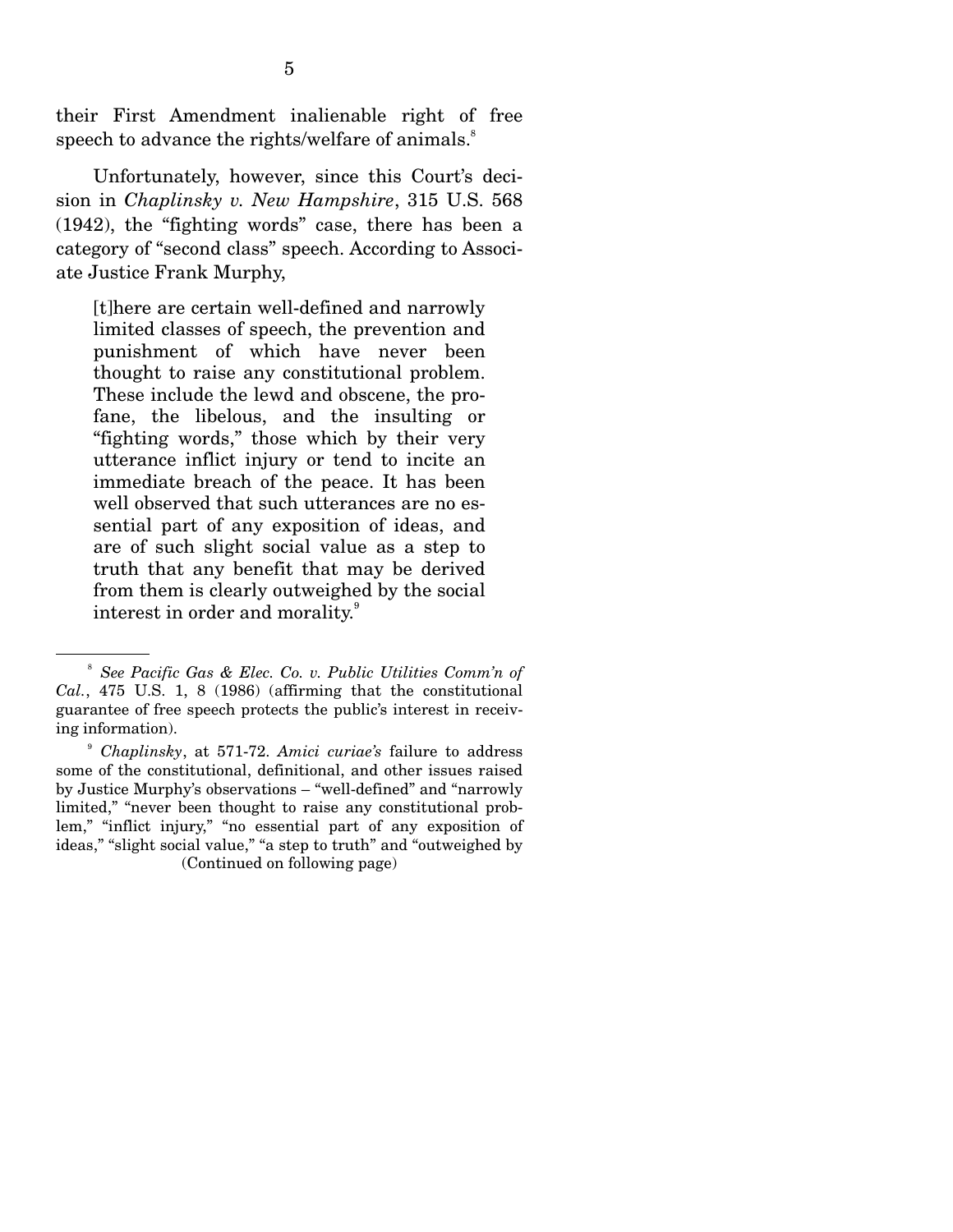Although to the Court's blacklist of unprotected speech there have been added few other types, $10$ the fact remains that beginning with *Chaplinsky*  it has been held constitutionally acceptable for government to suppress certain categories of expression.

 As the result, two core questions have arisen in First Amendment jurisprudence. The first question is what standard should be applied by courts to assess the societal/political/cultural value of the sought-to-besuppressed speech. Is it to be "strict scrutiny,"<sup>11</sup> "intermediate scrutiny,"<sup>12</sup> or mere "rational-basis,"<sup>13</sup>the latter being what the Fifth Circuit applied in this case.

the social interest in order and morality" – stems from our acknowledgement that *Chaplinsky* has not been overruled and thus remains good law.

<sup>10</sup> *See United States v. Stevens*, 559 U.S. 460 (2010), discussing categories of speech unprotected by the First Amendment.

<sup>11</sup> *See R.A.V. v. City of St. Paul*, 505 U.S. 377, 382 (1992) (regulations that burden the expression of certain viewpoints or content subject to strict scrutiny).

<sup>12</sup> *See Turner Broad. Sys., Inc. v. F.C.C*., 512 U.S. 622, 642 (1994) (regulations unrelated to content subject to intermediate scrutiny because they pose a decreased risk of excising certain ideas or viewpoints from the market of ideas). *See* also, *Lorillard Tobacco Co. v. Reilly*, 533 U.S. 525, 561-62 (2001) (tobacco advertising restriction violated First Amendment under intermediate scrutiny, and *Reed v. Reed*, 404 U.S. 71 (1971)).

<sup>13</sup> *See Barnes v. Glen Theatre, Inc*., 501 U.S. 560, 571 (1991) (appearing to apply rational-basis review of nude dancing regulations); *see* also, *City of Cleburne v. Cleburne Living Ctr.,* (Continued on following page)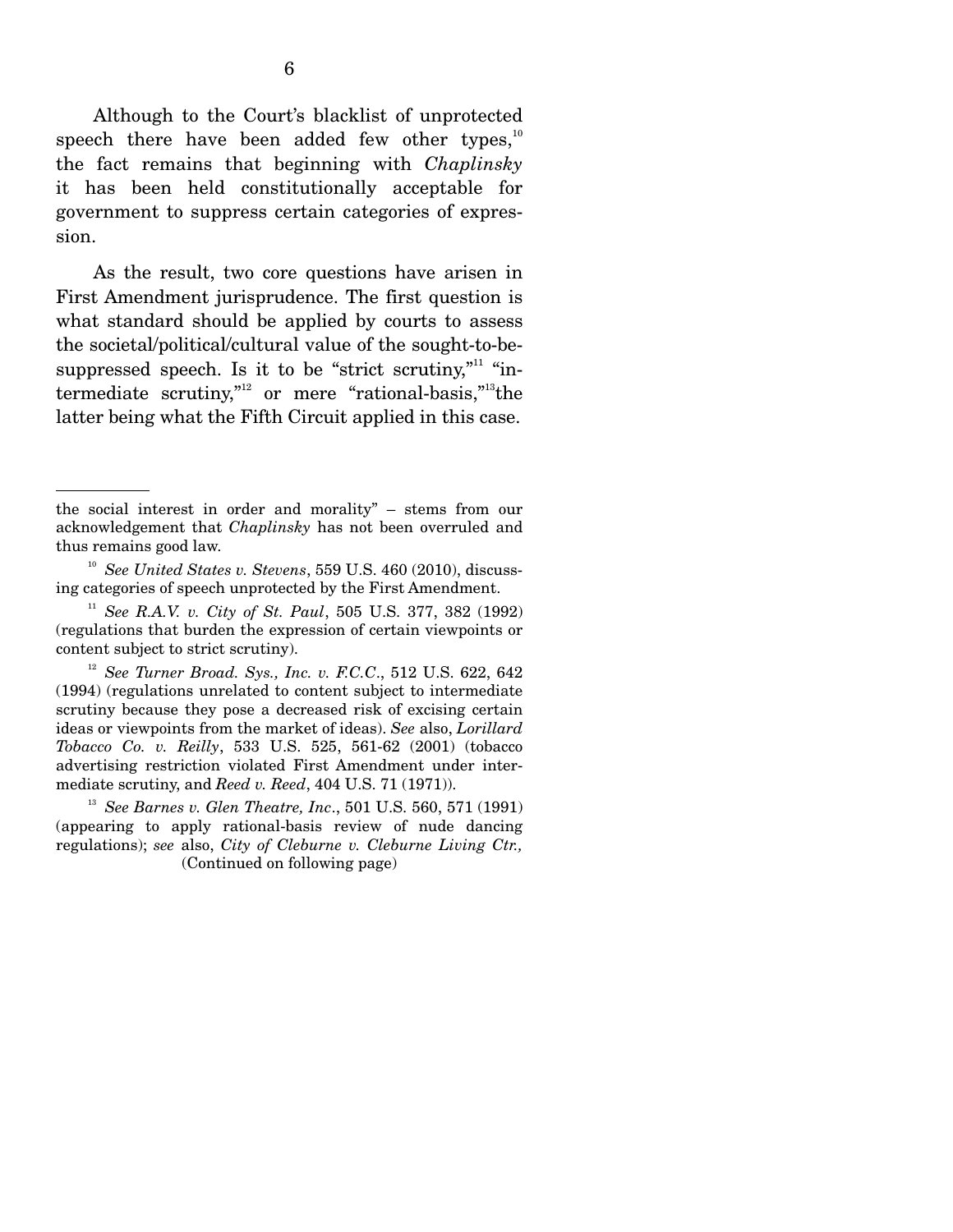The answer to the first question virtually always dictates the answer to the second: Few statutes survive "strict scrutiny" review because if a "suspect category" (*e.g.*, race) or "fundamental right" (*e.g.*, voting) is found to exist, government can rarely prove the law is "narrowly tailored" to advance a "compelling interest."

 On the other hand, if the analytic tool of "rational-basis" is applied to the challenged statute, government can easily establish the law's connection to one of its legitimate governmental functions, especially one exercised under a state's health-safety-welfaremorals Tenth Amendment police power.

 It is Texas' police power that Petitioner ran afoul of, namely the State's Veterinary Licensing Act.<sup>14</sup>

 Through three interlocking provisions, the statute provides that before a licensed veterinarian can render professional advice (*i.e*., speak to anyone about a specific animal) there must be an official veterinarian-client relationship, which cannot be established without the vet possessing "sufficient knowledge" of the animal, which, in turn, cannot be acquired without a physical examination or a personal visit to the animal's residence. In sum, then, Texas prohibits pure speech without prior satisfaction of a stateimposed, explicit conduct requirement. The Texas law

*Inc.*, 473 U.S. 432, 440-41 (1985) (applying rational-basis review in an equal protection challenge).

<sup>&</sup>lt;sup>14</sup> Texas Occupations Code,  $§ 801.351$ .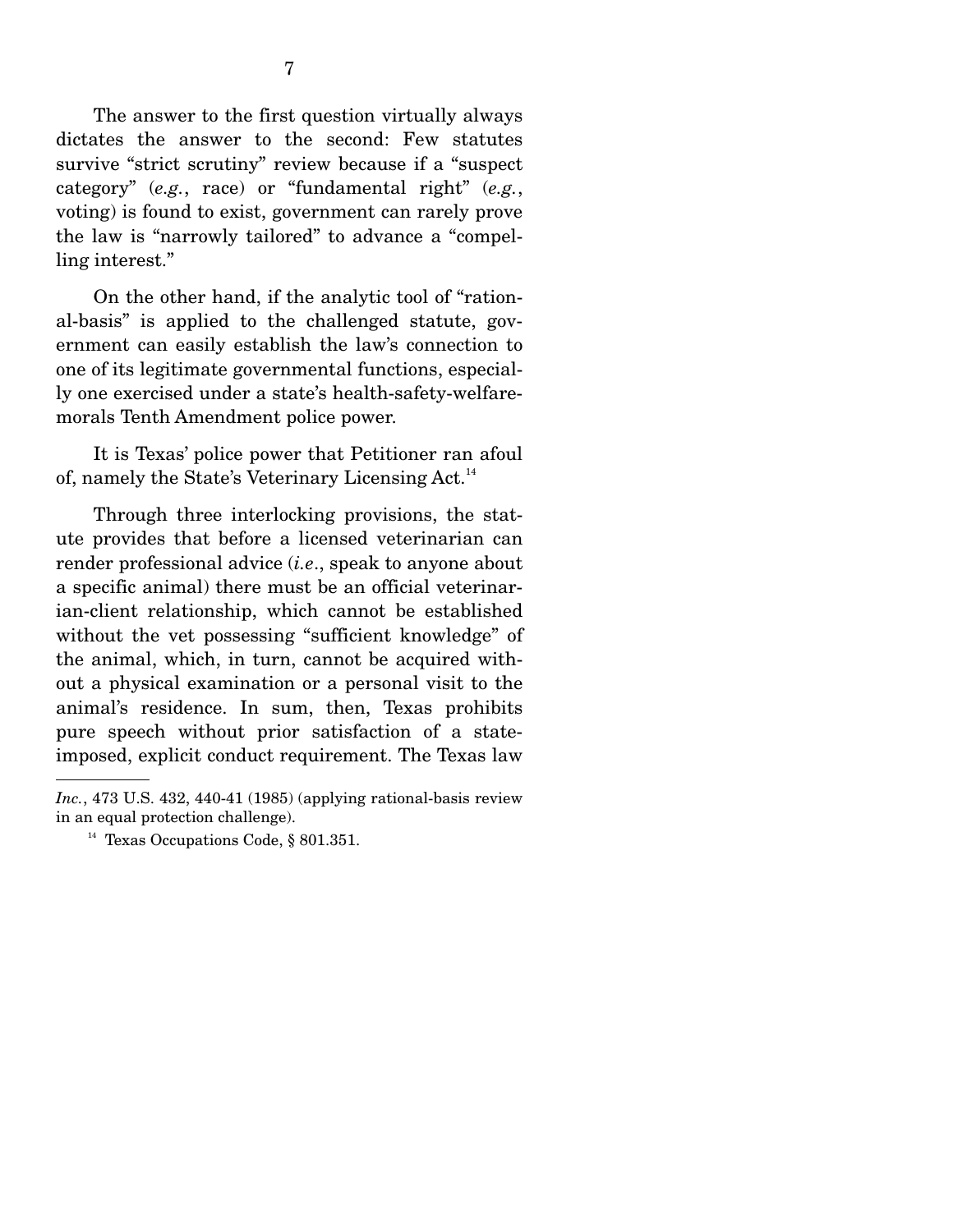is akin to that state, any other, or the federal government, requiring that a legal advice talk-show host meet personally with a caller before answering her question about how many witnesses are required for a Last Will and Testament. $^{15}$ 

 Petitioner's arguments in the District Court and the United States Court of Appeals for the Fifth Circuit were cogent, but doomed in the latter forum once that court asserted the Texas statute "does not regulate the content of any speech, require veterinarians to deliver any particular message or restrict what can be said once a veterinary-client-patient relationship is established."16 Similarly, once the Court of Appeals applied "rational-basis" review to Petitioner's equal protection and due process claims because he "is not a member of a protected class, and the classification does not infringe on fundamental constitutional rights."

 In light of the Fifth Circuit's ruling, the sole "Question Presented" by the Petition is, "Are restrictions on occupational speech subject to First Amendment scrutiny or only rational-basis review?"

 The *amici curiae* International Society for Animals Rights contends that implicit in that Certiorari-seeking question is the equally if not more important one of

<sup>&</sup>lt;sup>15</sup> Moreover, the Texas statute prevents Dr. Hines from speaking not only to fellow Texans, but also people in other states and, for that matter, individuals throughout the world.

<sup>16</sup> *Hines v. Alldredge, et al.*, 783 F.3d 197, 201 (2015).